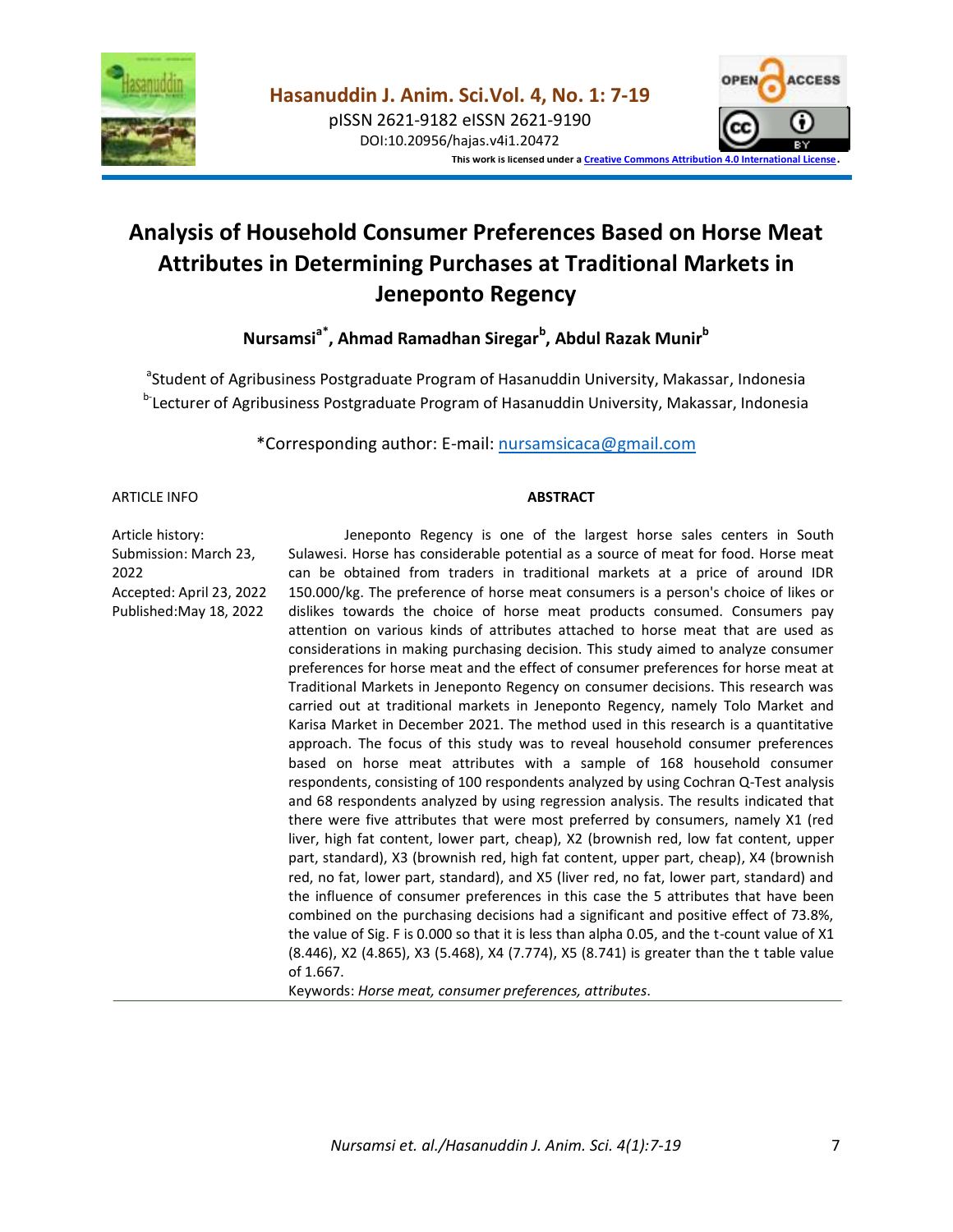#### **INTRODUCTION**

Livestock has a contribution towards the socio-economics of some Indonesian people [1]. The improvement of welfare and public awareness of nutritional sources, especially from animal protein, also increases the demand for livestock products [2]. Human needs for protein, fat, vitamins, and minerals can be met by consuming food from plant and animal sources. One of the animal sources that need attention and potential for meat production is horse livestock. Horse can be an alternative provider of meat and have considerable potential as a source of food that has very high protein content. Technically, the potential of horse is not much different from that of cattle, where the carcass of horse [3] reaches 125 kg, with offal reaching 20% of the carcass compared to cattle which reach an average of 156.4 kg. In terms of quality, horse meat has its own advantages, where the fat content is only 4.1% compared to beef which reaches 14.0%, while the protein content is almost the same, namely horse has 18.1% while beef has18.8%, much higher from goat meat which is only 16.6% with a fat content of 9.2% [4].

South Sulawesi is one of the provinces in Indonesia which becomes the center of horse breeding development. Jeneponto Regency is one of the largest horse sales centers in South Sulawesi and Jeneponto Regency is the largest potential horse population compared to other districts in South Sulawesi [5]. Horses have considerable potential as a source of meat for food [6]. The total population of horses in South Sulawesi can be seen in the Table 1.

| No             | Regency/Municipality | Horse            | Percentage (%) |
|----------------|----------------------|------------------|----------------|
| $\mathbf 1$    | Selayar              | 4.062            | 2.04           |
| $\overline{2}$ | Bulukumba            | 29.428           | 14.80          |
| 3              | Bantaeng             | 16.938           | 8.52           |
| 4              | Jeneponto            | 92.945           | 46.7713        |
| 5              | Takalar              | 720              | 0.36           |
| 6              | Gowa                 | 9.151            | 4.601          |
| 7              | Sinjai               | 2.605            | 1.31           |
| 8              | Bone                 | 11.192           | 5.63           |
| 9              | Maros                | 7.163            | 3.602          |
| 10             | Pangkep              | 10.211           | 5.131          |
| 11             | Barru                | 3.346            | 1.68           |
| 12             | Soppeng              | 4.220            | 2.12           |
| 13             | Wajo                 | 2.693            | 1.352          |
| 14             | Sidrap               | 226              | 0.11           |
| 15             | Pinrang              | 1.088            | 0.54           |
| 16             | Enrekang             | 89               | 0.04           |
| 17             | Tanah Toraja         | 694              | 0.35           |
| 18             | Palopo               | $\pmb{0}$        |                |
| 19             | Luwu                 | $\boldsymbol{0}$ |                |
| 20             | North Luwu           | 1.796            | 0.90           |
| 21             | East Luwu            | $\boldsymbol{0}$ |                |
| 22             | Makassar             | 54               | 0.02           |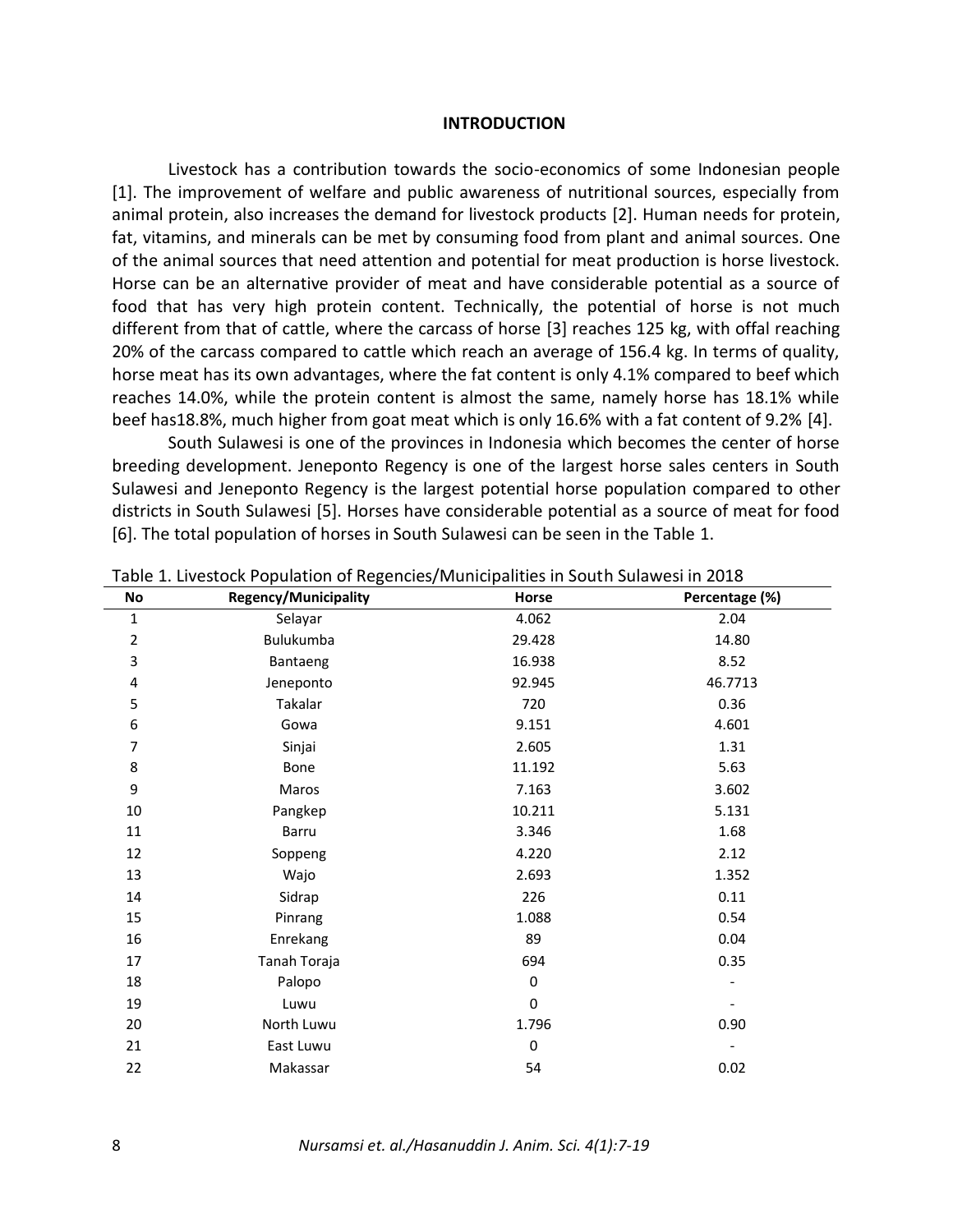| 23 | Pare-Pare    | ь       | 0.003 |
|----|--------------|---------|-------|
| 24 | North Toraja | 85      | 0.04  |
|    | Total        | 198.712 | 100   |

Source: BPS, 2018 [7]

Based on Table 1, it can be seen that the largest population of horses in South Sulawesi Province is Jeneponto Regency which consists of 92.945 horses. This shows this area is tremendously potential for horse breeding and has become a regional icon for a long time. In the present, consumers expect horse meat according to their preferences. The selling of horse meat in the traditional market of Jeneponto Regency with various attributes will influence consumer buying decisions. In purchasing horse meat, consumers will always pay attention on the attributes attached to horse meat. Therefore, horse meat producers or marketers in Jeneponto Regency are required to know what the consumers' preferences are and provide the best according to consumer preferences for horse meat.

Horse meat can be obtained from traders in traditional markets such as Tolo Market and Karisa Market at a price of around IDR 150.000/Kg. Consumers who are increasingly selective in making choices when buying horse meat becomes one of thoughts for producers to maximize customer satisfaction. The analysis of household consumer preference of horse meat are very important for develop production of horse as a livestock potential to increase the economic of community.

# **MATERIALS AND METHODS**

This research was conducted at Tolo Traditional Market and Karisa Traditional Market in Jeneponto Regency in December 2021. The method used was a quantitative approach with a sample of 168 household consumers consisting of 100 respondents for the Cochran Q-Test analysis and 68 respondents for the regression analysis.

The data analysis method used was descriptive statistical type, namely by using Cochran Q Test Analysis and Regression Analysis. The purpose of using Cochran Analysis is to explore consumer preferences for horse meat in the Jeneponto Regency Traditional Market. Meanwhile, Regression Analysis is used to analyze the influence of household consumer preferences on consumer purchasing decisions at the Jeneponto Regency Traditional Markets. The attributes of horse meat used in this study are present in Table 2.

| <b>Attributes (X)</b>            | <b>Indicators</b>                                                              |
|----------------------------------|--------------------------------------------------------------------------------|
| Color of Horse Meat (X1)         | Brownish red, red liver, bright red and pink.                                  |
| <b>Fat Content of Horse Meat</b> | High fat content (high fat attached to the meat).                              |
| (X2)                             | Low fat content (low fat attached to the meat).                                |
|                                  | No Fat (Meat is free from fat).                                                |
| Meat of Horse (X3)               | <b>Upper part</b> (hamstrings, ribs, tenderloin, sirloin, cape, lamosir,       |
|                                  | cover/hamstring, blade, T-B4eone, horse nose, horse tongue, tail, neck, head). |
|                                  | Bottom (brisket, flank, shank, silverside, knuckle,                            |
| Price of Horse Meat (X4)         | Cheap, Standard, Expensive                                                     |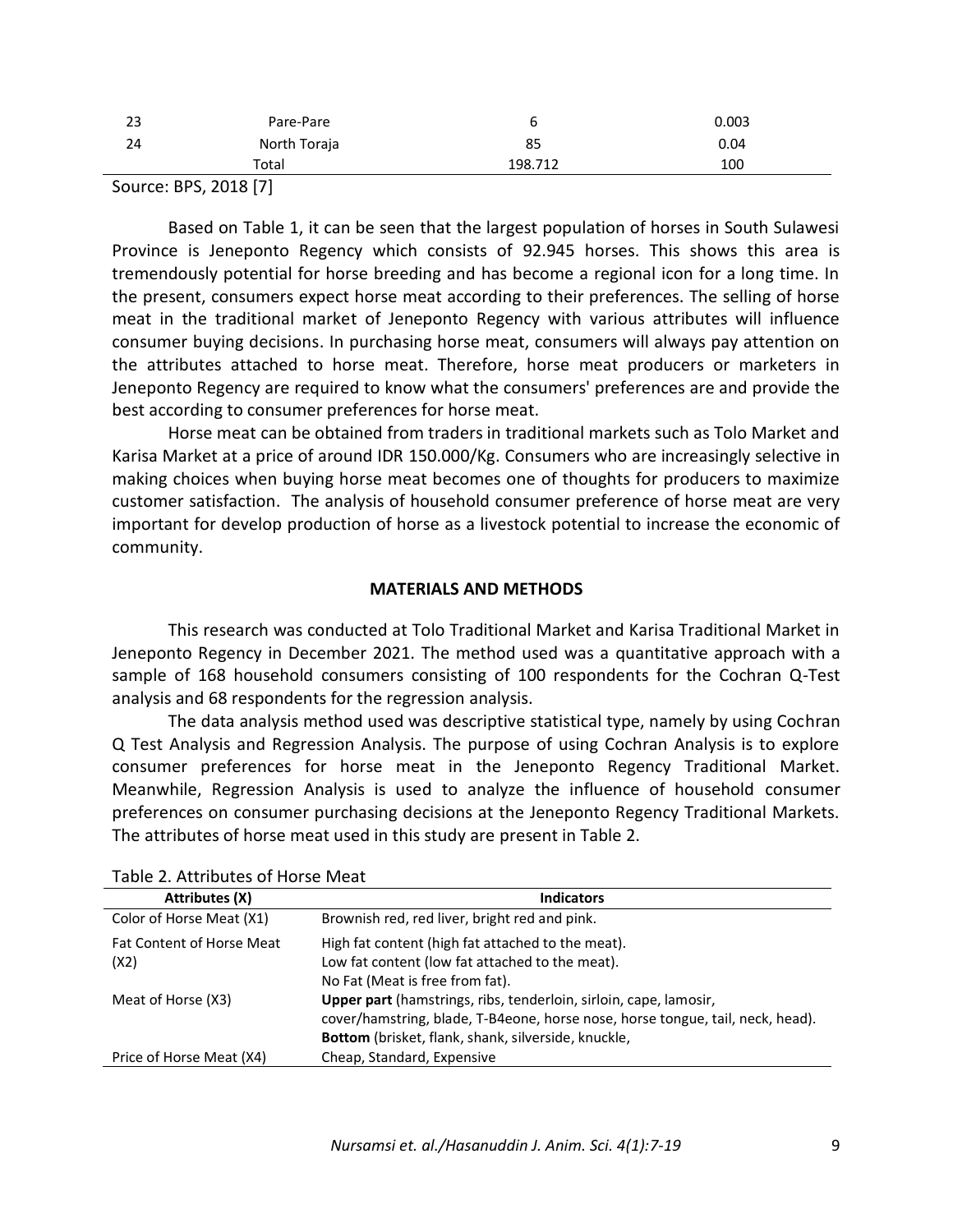To know more varied consumer preferences, a combination of attributes of horse meat was carried out by using the Cochran Q-Test analysis which can be seen in Table 3.

| <b>Attribute</b><br><b>Combination</b> | <b>Combination Indicators</b>                         |  |  |
|----------------------------------------|-------------------------------------------------------|--|--|
| K1                                     | Bright red, high fat content, Upper part, Standard    |  |  |
| K <sub>2</sub>                         | Brownish Red, High Fat Content, Lower part, Expensive |  |  |
| K <sub>3</sub>                         | Red liver, High fat content, Lower part, Cheap        |  |  |
| K4                                     | Pink, No fat, Upper part, Expensive                   |  |  |
| K5                                     | Brownish red, Low fat content, Upper part, Standard   |  |  |
| K <sub>6</sub>                         | Bright red, High fat content, Lower part, Expensive   |  |  |
| K7                                     | Red liver, High fat content, Upper part, Expensive    |  |  |
| K8                                     | Red liver, Low fat content, Upper part, Expensive     |  |  |
| K9                                     | Bright red, No fat, Upper part, Cheap                 |  |  |
| K10                                    | Brownish red, High fat content, Upper part, Cheap     |  |  |
| K11                                    | Brownish red, No fat, Lower part, Standard            |  |  |
| K12                                    | Pink, High fat content, Upper part, Expensive         |  |  |
| K13                                    | Red liver, No fat, Lower part, Standard               |  |  |
| K14                                    | Pink, High fat content, Lower part, Standard          |  |  |
| K15                                    | Bright red, Low fat content, Lower part, Expensive    |  |  |
| K16                                    | Pink, Low fat content, Lower part, Cheap              |  |  |

Table 3. Combination of Research Attributes for Cochran Q-Test Analisis Analysis

After Cochran Q-Test was conducted, it was found that the five attributes of horse meat that had been combined were the most preferred by consumers, namely K3 (X1 Red liver, high fat content, lower part, cheap), K5 (X2 Brownish Red, Low fat content, upper part, standard), K10 (X3 Brownish red, high fat content, upper part, cheap), K11 (X4 Brownish red, no fat, lower part, standard), and K13 (X5 Red liver, no fat, lower part, standard). Furthermore, regression analysis will be carried out to analyze the influence of consumer preferences on consumer purchasing decisions. The variables were measured based on the results of the exploration of consumer preferences using the Cochran Q-Test analysis. The variables in this study can be seen in Table 4.

| Variables (X)            | <b>Research Indicators</b>                                       |
|--------------------------|------------------------------------------------------------------|
| Consumer                 | K3 (X1) = Red liver, High fat content, Lower part, cheap         |
| preferences based on     | $K5(X2)$ = Brownish red, low fat content, upper part, standard   |
| a combination of         | K10 (X3) = Brownish red, high fat content, upper part, cheap     |
| horse meat attributes    | $K11$ (X4) = Brownish red, no fat, lower part, standard          |
|                          | $K13$ (X5) = Red liver, no fat, lower part, standard             |
| <b>Consumer Decision</b> | 1. I buy horse meat in the traditional market according to my    |
| (Y)                      | needs.                                                           |
|                          | 2. I buy horse meat because it contains high nutrition and has a |

Table 4. Research Variables for Regression Analysis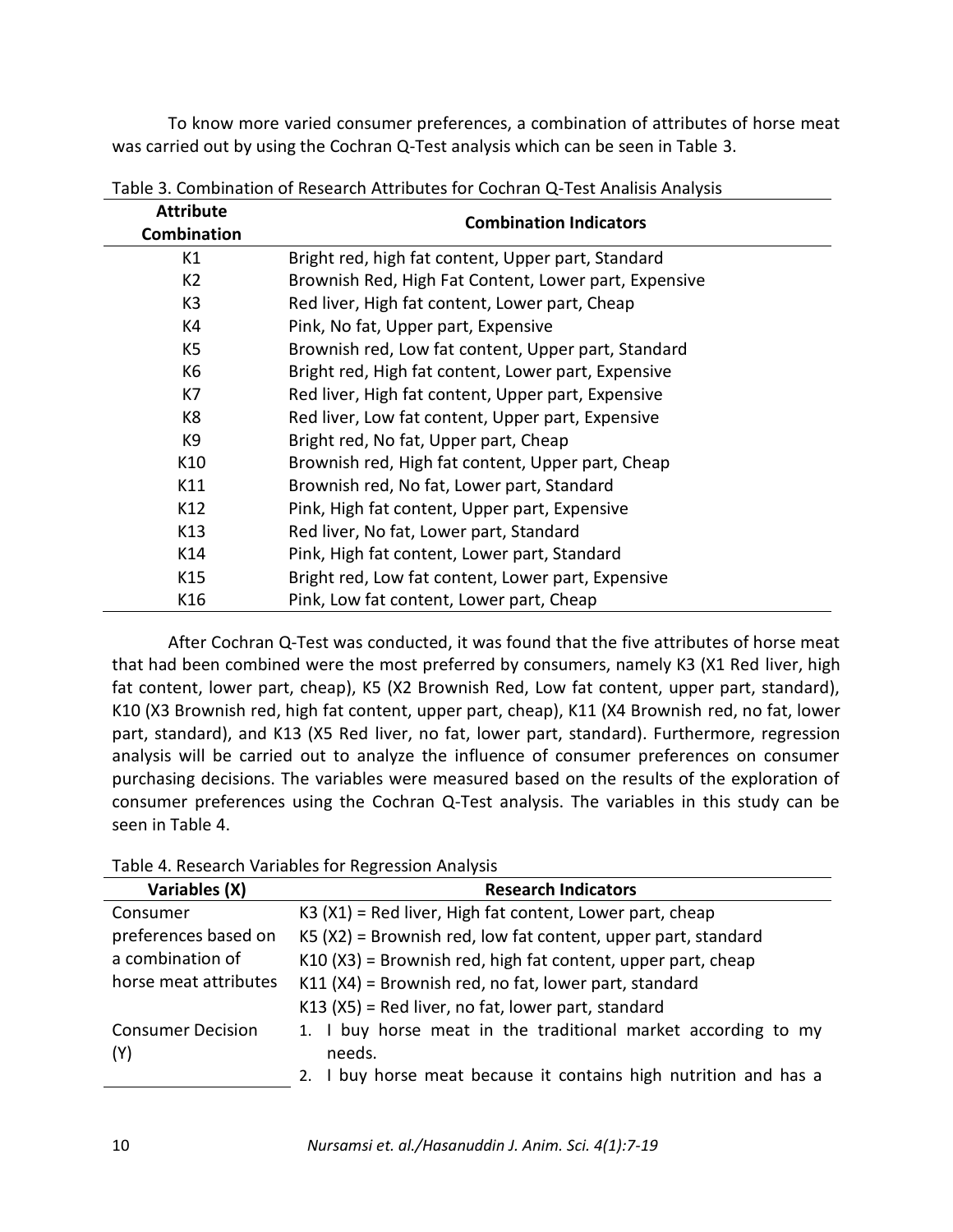good taste after processing.

- 3. I buy horse meat because the price is in line with my needs.
- 4. I will make repeat purchases when I feel satisfied with horse meat.
- 5. I will recommend horse meat to others.

## **RESULTS AND DISCUSSIONS**

## **Respondent Characteristics**

This study used 168 respondents obtained from household consumers from Tolo Traditional Market and Karisa Market, Jeneponto Regency. The characteristics of the respondents in this study were assessed based on gender, age, education, occupation, income level, and number of family members. Information on the characteristics of respondents in this study can be seen in Table 5.

### Table 5. Respondent Characteristics

| No             | <b>Characteristics</b>                                      | <b>Number (Person)</b> | Percentage (%) |
|----------------|-------------------------------------------------------------|------------------------|----------------|
| $\mathbf{1}$   | Gender                                                      |                        |                |
|                | Male                                                        | 66                     | 39.29          |
|                | Female                                                      | 102                    | 60.71          |
| $\overline{2}$ | Age                                                         |                        |                |
|                | $20 - 30$                                                   | 21                     | 12.5           |
|                | 31-40                                                       | 36                     | 21.43          |
|                | 41-50                                                       | 54                     | 32.14          |
|                | 51-60                                                       | 42                     | 25             |
|                | 61-70                                                       | 15                     | 8.93           |
| $\overline{3}$ | Education                                                   |                        |                |
|                | <b>Elementary School</b>                                    | 48                     | 28.57          |
|                | Junior High School                                          | 33                     | 19.64          |
|                | Senior High School                                          | 53                     | 31.55          |
|                | D3 (Associate Degree)                                       | $\overline{4}$         | 2.38           |
|                | D4/S1 (Bachelor)                                            | 30                     | 17.86          |
| $\overline{4}$ | Occupation                                                  |                        |                |
|                | Housewife                                                   | 54                     | 32.14          |
|                | Enterpreneur                                                | $\overline{7}$         | 4.17           |
|                | Civil Servant/Honorary Staff                                | 19                     | 11.31          |
|                | Farmer                                                      | 38                     | 22.62          |
|                | Others:                                                     | 50                     | 29.76          |
| 5              | <b>Income Level</b>                                         |                        |                |
|                | <rp1.000.000< th=""><th>63</th><th>37.5</th></rp1.000.000<> | 63                     | 37.5           |
|                | Rp1.000.000 - Rp2.000.000                                   | 60                     | 35.71          |
|                | >Rp3.000.000                                                | 45                     | 26.79          |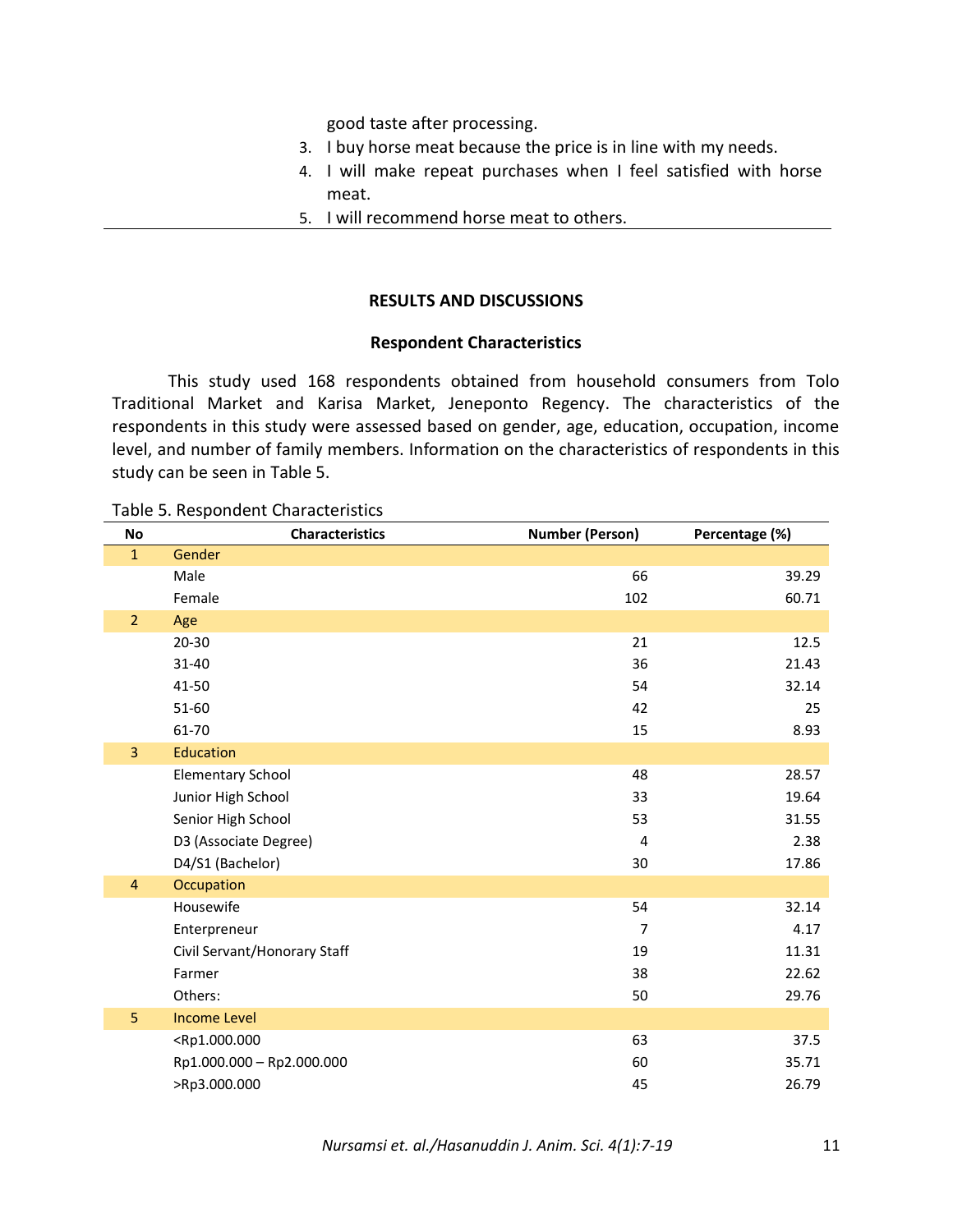| 6 | <b>Number of Family Members</b>  |     |       |
|---|----------------------------------|-----|-------|
|   | 2-4 people                       | 102 | 60.71 |
|   | 5-8 people                       | 66  | 39.29 |
| 7 | Number of Horse Meat Consumption |     |       |
|   | $<$ 2 Kgs                        | 110 | 65.47 |
|   | $2-4$ Kgs                        | 35  | 20.83 |
|   | > 4 Kgs                          | 23  | 13.70 |

Source: Primary data after processing, 2022.

Based on Table 5, it can be seen that the number of female respondents was 102 people, while the male respondents were 66 people. This is because it is women who usually purchase (in this study at traditional markets) because they have an important role in regulating household consumption. In addition, women tend to pay more attention on the needs and health of their family members and are more sensitive to stimulation, both in the form of information and promotions related to the offer of horse meat in traditional markets. Therefore, it can be stated that the role of women in making a decision to purchase horse meat is extremely large. However, it is possible for men to pay attention on household consumption, including maintaining family health. This is in accordance with the opinion [8] that women are more dominant than male respondents because women purchase for daily necessities more often than men.

Respondent characteristics based on age can be seen that the majority of respondents aged 41-50 years of 32.14% and 51-60 years of 25%. This age group is a group that can already distinguish which product quality is good for consumption, thus, they will think rationally in making purchasing decisions for a product. The rational meaning is that consumers at that age can, on average, consider the attributes that become their preferences. This is in accordance with the opinion [9] that the age of 40-60 years is classified as an adult and has experience in buying and has rational thinking in making decisions, namely at that age consumers can consider buying fresh meat products and processed products they want. This is in line with research [10] that age is one of the factors that tremendously affect work productivity related to work ability and mindset.

Respondent characteristics based on education can be seen that the majority of respondents' education level is senior high school with the number of respondents 31.55%. This shows that the average level of education of the respondents is quite high. With broad knowledge, consumers will pay attention on nutritional factors and the importance of health, one of which is the addition of high animal protein, including horse meat. This is in accordance with opinion of [11] that a person's education is extremely influential in choosing the food ingredients to be used. The higher the level of education possessed by a person, the higher the knowledge and information possessed by that person. This affects a person's response in considering something in making decisions.

A person's occupation is closely related to the food the person will consume. Based on Table 5, it can be seen that the most horse meat consumers are housewives, namely 32.14%. The housewife is the person who plays the most role in determining consumption, especially in choosing and determining the food consumed. This is because the daily activities of housewives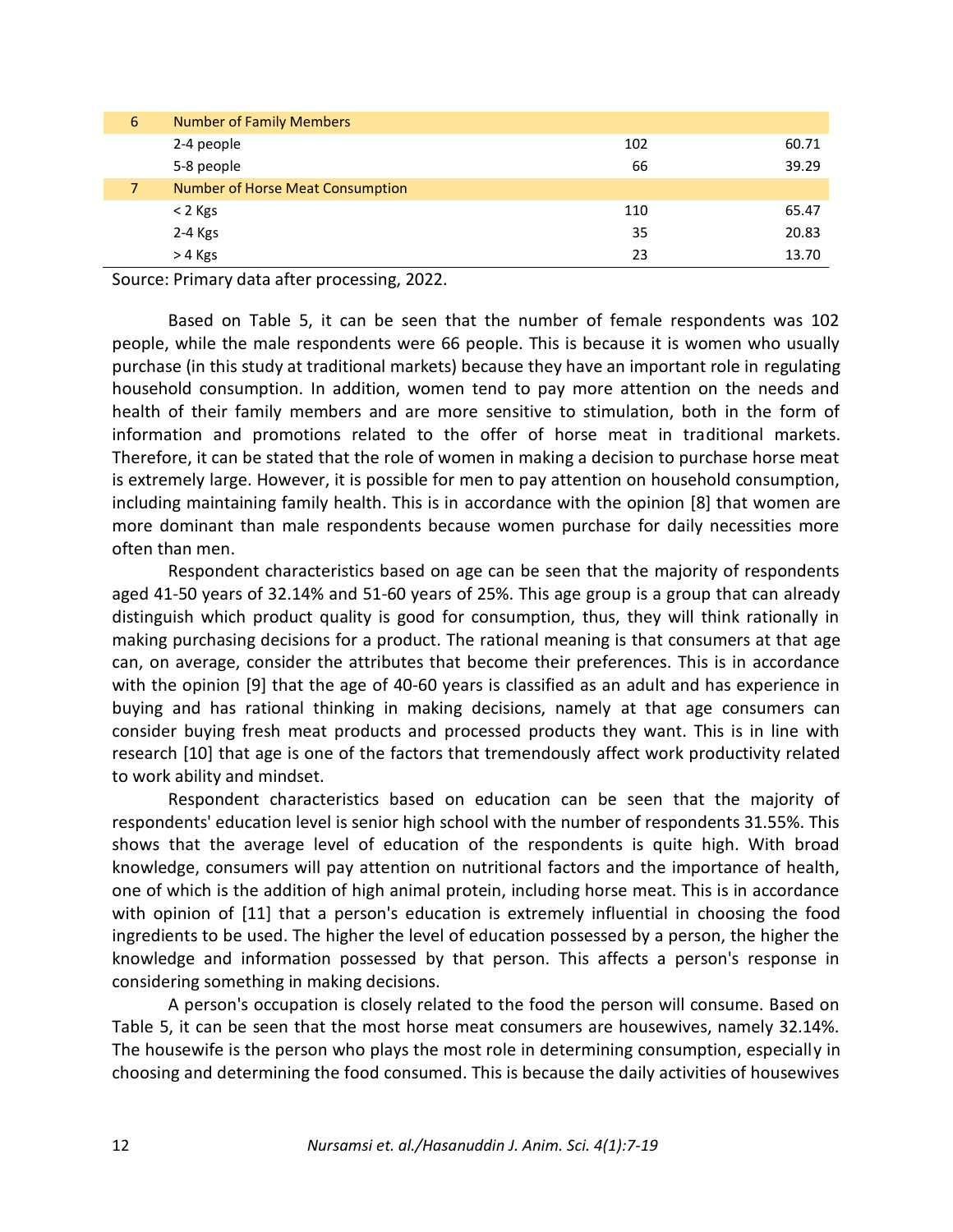are taking care of the household and managing expenses for various household needs, including shopping for horse meat. Hence, housewives are the decision makers in purchasing horse meat representing the household. This is in accordance with the opinion [12] that housewives tend to have more time than working mothers where the time is mostly used to take care of household needs such as shopping for family consumption.

The level of respondent's household income who buys horse meat is various. The income of respondents who buy horse meat at most has a household income level per month of <IDR 1.000.000 namely 37.5%. Household income is the total income of working family members. The amount of income received by respondents will be taken into consideration in the purchasing decision-making process and consumption patterns, so that it affects the purchasing power of respondents towards horse meat. The higher the income of horse meat consumers, the greater the opportunity for consumers to buy horse meat of the quality that suits their preferences. This is in accordance with the opinion [13] that income has a significant effect on consumption patterns, thus higher income will increase meat consumption patterns.

Based on the number of family members, it can be seen in Table 5 that respondents who buy horse meat have a variety of family members. Based on the research results, the majority of respondents who bought horse meat had 2-4 family members, namely 60.71%. The number of family members is usually a consideration in purchasing horse meat. The more the number of family members, the more or varied tastes in buying horse meat, so that each family member will influence the decision process in buying horse meat. This is in accordance with the opinion [14] that the more number of family members there are in a family, the more meat purchased will be. The family becomes an attraction for other family members because the family has a role in making decisions to purchase products and services.

Based on the number of horse meat consumption in Table 5, it can be seen that most of the respondents stated that their family consumed horse meat  $\lt 2$  kg/month. Horse meat consumption in this study is horse meat consumption per household/month; then it is converted to per capita/month by dividing household horse meat consumption by the number of household members. The results obtained that the average consumption of horse meat is 0.66 kg/capita/month. This is in accordance with the opinion [15] that consumption of horse meat increases every year. The increasing consumption of horse meat can be seen in 2008, the consumption was 0.08 Kg/capita/Year; in 2009, it was 0.29 Kg/capita/Year; in 2010; it was 0.30 Kg/capita/Year and in 2011, it was 0.31 Kg/capita/Year. From 2008 – 2009, there was an increase of 21.43%, from 2009 – 2010 and 2010 – 2011 there was an increase of 1.02%.

# **Consumer Preferences Based on Horse Meat Attributes in Traditional Markets in Jeneponto Regency (Cochran Q-Test Analysis)**

The Cochran Q-test can be used to determine various attributes that are considered valid by removing attributes that are considered invalid based on the statistical criteria used. In the research questionnaire, the Cochran Q test provides closed questions (yes and no) to respondents.

Based on Table 6, it reveals that from 100 respondents, there are several combinations of attributes that are most preferred by all respondents, namely the third combination (red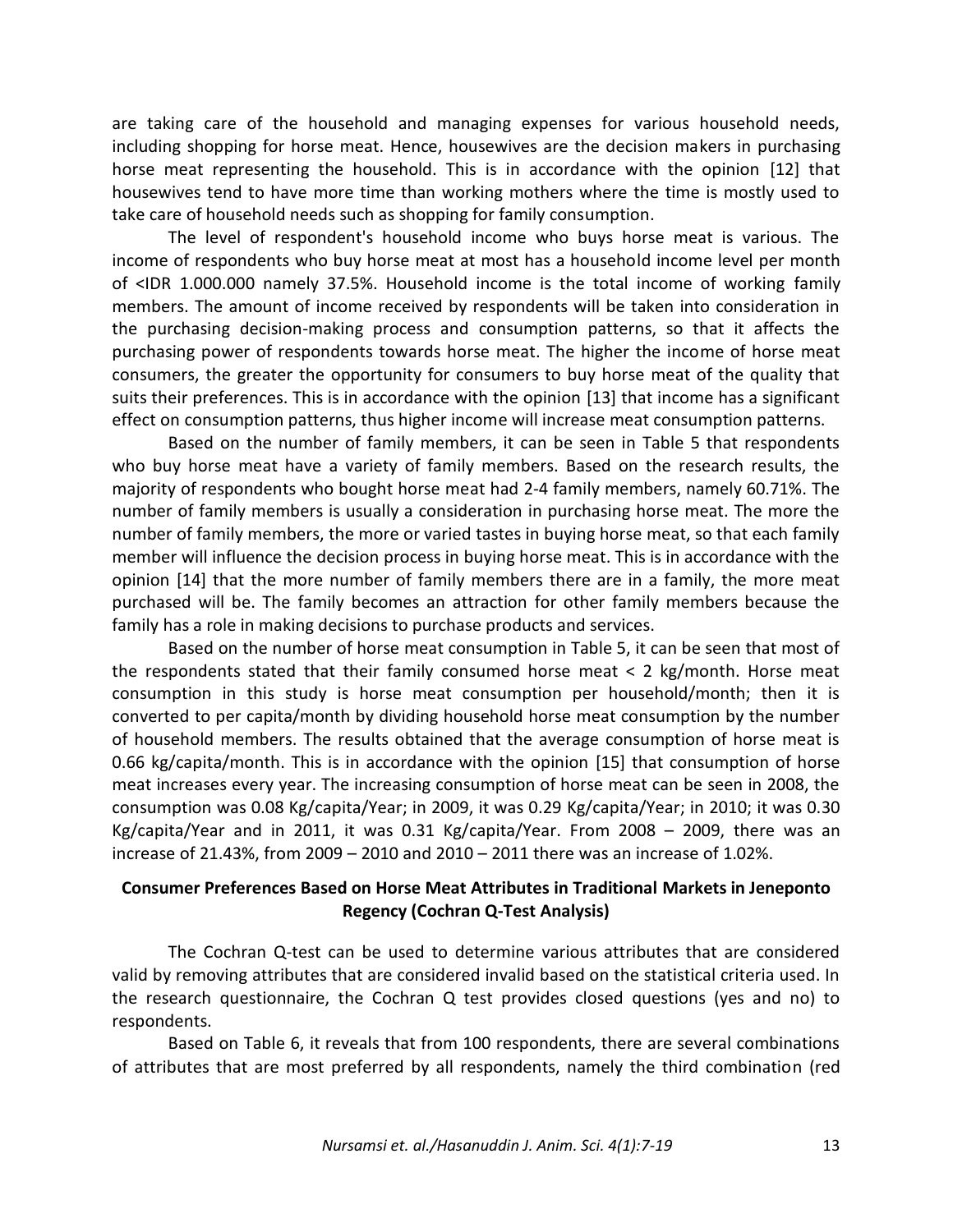liver, high fat content, lower part, cheap), the fifth combination (brownish red, low fat content, upper part, standard ), the tenth combination (brownish red, high fat content, upper part, cheap), the eleventh combination (brownish red, no fat, lower part, standard), and the thirteenth combination (red liver, no fat, lower part, standard). Based on the results of the exploration on several combinations of horse meat attributes, five combinations of attributes became the consumers preferences of horse meat in the Jeneponto Regency Traditional Markets. This is in line with research [14] that the meat color attribute is one of the indicators of consumers in seeing the quality of the meat to be purchased. Consumers also, before buying meat, pay attention on what part of the meat to buy because the tastes of each individual are different and consumers will keep buying meat if the price and quality are in line with what is obtained.

| <b>Attribute Combination</b>                                          |                | Dislike (1) | Like (2) | Total |
|-----------------------------------------------------------------------|----------------|-------------|----------|-------|
| Bright red, high fat content, Upper part, Standard                    | K1             | 74          | 26       | 100   |
| Red, High Fat Content, Lower<br><b>Brownish</b><br>part,<br>Expensive | K <sub>2</sub> | 8           | 92       | 100   |
| Red liver, High fat content, Lower part, Cheap                        | K <sub>3</sub> | 0           | 100      | 100   |
| Pink, No fat, Upper part, Expensive                                   | K4             | 75          | 25       | 100   |
| Brownish red, Low fat content, Upper part, Standard                   | K5             | 0           | 100      | 100   |
| Bright red, High fat content, Lower part, Expensive                   | K6             | 66          | 34       | 100   |
| Red liver, High fat content, Upper part, Expensive                    | K7             | 66          | 34       | 100   |
| Red liver, Low fat content, Upper part, Expensive                     | K8             | 41          | 59       | 100   |
| Bright red, No fat, Upper part, Cheap                                 | K9             | 73          | 27       | 100   |
| Brownish red, High fat content, Upper part, Cheap                     | K10            | 0           | 100      | 100   |
| Brownish red, No fat, Lower part, Standard                            | K11            | $\Omega$    | 100      | 100   |
| Pink, High fat content, Upper part, Expensive                         | K12            | 73          | 27       | 100   |
| Red liver, No fat, Lower part, Standard                               | K13            | 0           | 100      | 100   |
| Pink, High fat content, Lower part, Standard                          | K14            | 13          | 87       | 100   |
| Bright red, Low fat content, Lower part, Expensive                    | K15            | 73          | 27       | 100   |
| Pink, Low fat content, Lower part, Cheap                              | K16            | 34          | 66       | 100   |

Table 6. Consumer preferences for the combination of horse meat color attributes, horse meat fat content, horse meat part, and horse meat price.

Source: Primary data after processing, 2022.

# **The Influence of Consumer Preferences on Consumer Purchasing Decisions (Regression Analysis)**

Multiple regression analysis was used to determine the direction of the relation between the independent variable and the dependent variable. The regression equation can be seen from the table of coefficient test results based on SPSS output on the four independent variables combined, namely horse meat color, horse meat fat content, horse meat body part, and horse meat price on the dependent variable, namely consumer decisions. The following is a summary table of multiple linear analysis.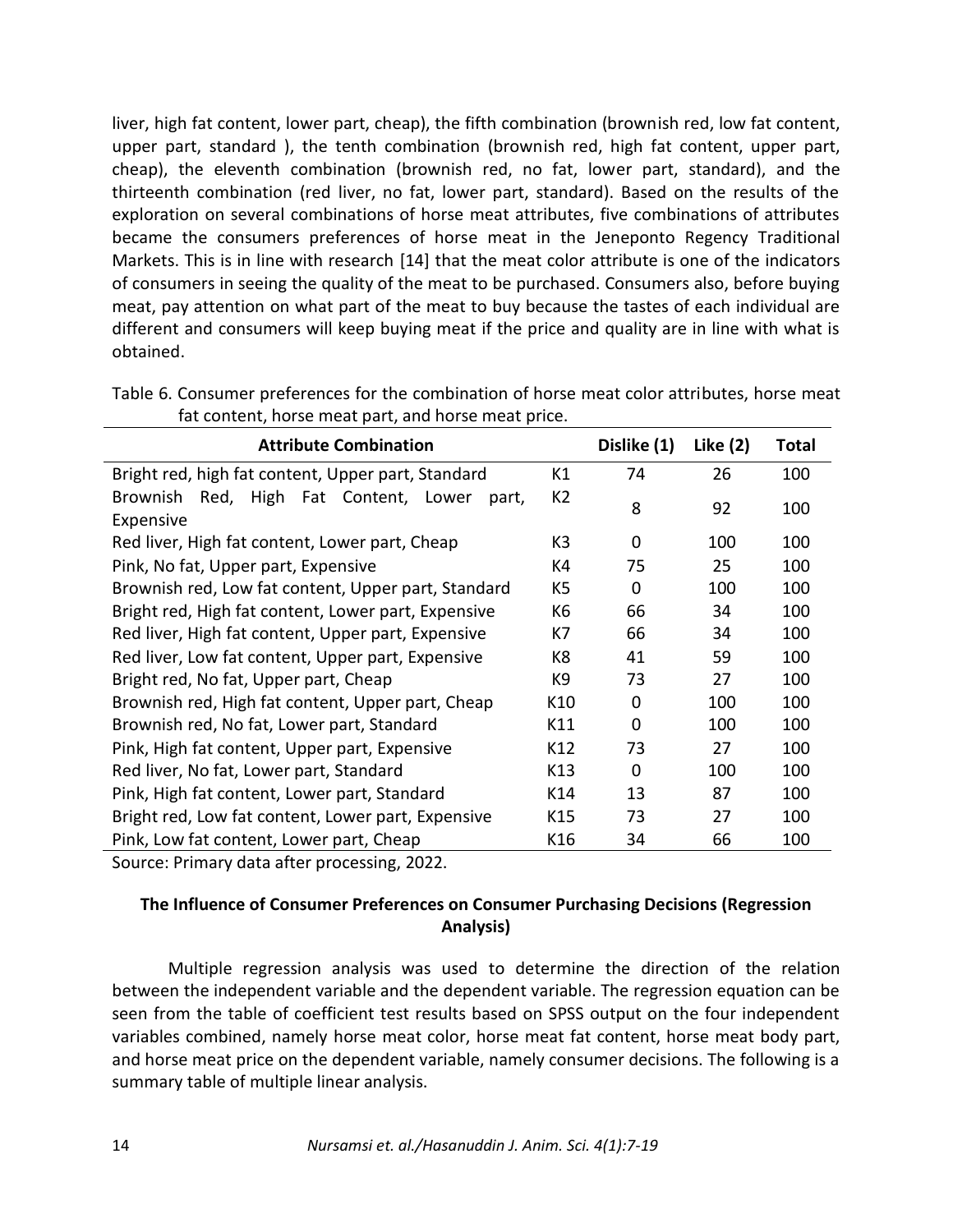The correlation coefficient test (R) was conducted to know how close the relation between the independent variables, namely horse meat color, horse meat fat content, horse meat body part, and horse meat price on consumer decisions. The results of the correlation coefficient test in SPSS 25 are as follows:

| R              | R Square | <b>Adjusted R Square</b> | <b>Std. Error of the Estimate</b> |
|----------------|----------|--------------------------|-----------------------------------|
| $.859^{\circ}$ | .738     | .717                     | 1.26042                           |

Source: SPSS 25 output after processing, 2022.

Based on Table 7, it can be seen that the R Square value of the regression model is 0.738 (73.8%). This value means that the dependent variable (purchasing decision) can be explained by the independent variable, namely X1 (red liver, high fat content, lower part, cheap), X2 (brownish red, low fat content, upper part, standard), X3 (brownish red, high fat content, upper part, cheap), X4 (brownish red, no fat, lower part, standard), and X5 (red liver, no fat, lower part, standard) the remaining 26.2% was explained by other variables outside the study such as determination of location, taste, aroma and so forth.

The F-test was conducted to determine whether the combined independent variables, namely horse meat color, horse meat fat content, horse meat body part, and horse meat price jointly affected the dependent variable, namely consumer purchasing decisions (Y). The results of the analysis can be seen in the following Table.

|              | Table of Simulations Test in Testi |    |                    |        |                   |
|--------------|------------------------------------|----|--------------------|--------|-------------------|
| <b>Model</b> | <b>Sum of Squares</b>              | Df | <b>Mean Square</b> |        | Sig.              |
| Regression   | 278.135                            | 5  | 55.627             | 35.015 | .000 <sup>r</sup> |
| Residual     | 98.497                             | 62 | 1.589              |        |                   |
| Total        | 376.632                            | 67 |                    |        |                   |

Table 8. Simultaneous Test (F Test)

Source: SPSS 25 output after processing, 2022.

Based on the results of statistical tests in Table 8, it can be seen that the value of Sig. F is 0.000 so it is less than alpha 0.05, it can be concluded simultaneously the independent variables that have been combined, namely horse meat color, horse meat fat content, horse meat body part, and horse meat price affect consumer purchasing decisions.

The t-test was conducted to know the combined independent variables, namely horse meat color, horse meat fat content, horse meat body part, and horse meat price affect the dependent variable, namely consumer purchasing decisions (Y). In the process of testing carried out in this research, it was done by looking. The decision-making criteria are as follows:

1) If the value of t count > t table, the independent variable has a significant effect on the dependent variable.

2) If the value of t count < t table, the independent variable does not have significant effect on the dependent variable.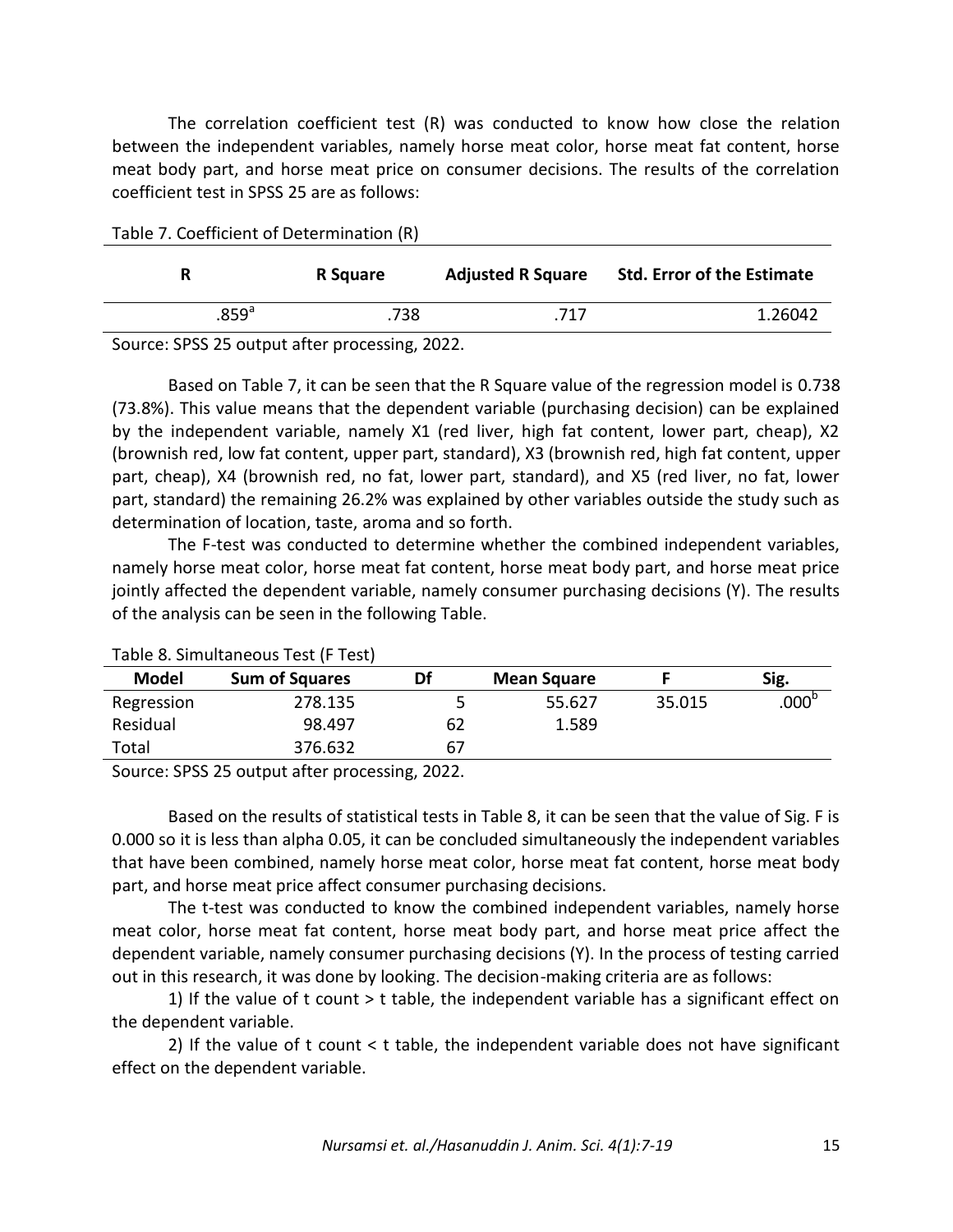| <b>Model</b>   | <b>Unstandardized Coefficients</b> |            | <b>Standardized Coefficients</b> | t     | Sig, |
|----------------|------------------------------------|------------|----------------------------------|-------|------|
|                | В                                  | Std. Error | <b>Beta</b>                      |       |      |
| (Constant)     | 8.194                              | 1.600      |                                  | 5.121 | .000 |
| X1             | 3.106                              | .368       | .721                             | 8.446 | .000 |
| X <sub>2</sub> | 1.999                              | .411       | .514                             | 4.865 | .000 |
| X <sub>3</sub> | 1.985                              | .363       | .558                             | 5.468 | .000 |
| X4             | 2.641                              | .340       | .691                             | 7.774 | .000 |
| X <sub>5</sub> | 3.157                              | .361       | .732                             | 8.741 | .000 |

## Table 9. Partial test (t test)

Source: SPSS 25 output after processing, 2022.

Based on the results of the t test in Table 9, it can be proven as follows:

- **1.** X1 produces a t-value coefficient of 8.446 while the significant value is 0.000 which means 0.000 <0.05, while the t-count value is greater than t table, namely 8.446> 1.667. From these results, it can be concluded that there is a significant effect of X1 (red liver, high fat content, lower part, cheap) on purchasing decisions.
- **2.** X2 produces a t-value coefficient of 4.865, while the significant value is 0.000, which means 0.000 <0.05, while the t-count value is greater than t table, namely 4.865> 1.667. From these results it can be concluded that there is a significant effect of X2 (brownish red, low fat content, upper part, standard) on purchasing decisions.
- **3.** X3 produces a t-value coefficient of 5.468, while the significant value is 0.000 which means 0.000 <0.05, while the t-count value is greater than t table, namely 5.468> 1.667. From these results, it can be concluded that there is a significant effect of X3 (brownish red, high fat content, upper part, cheap) on the value of purchasing decisions.
- **4.** X4 produces a t-value coefficient of 7.774, while the significant value is 0.000 which means 0.00 <0.05, while the t-count value is greater than t table, namely 7.774> 1.667. From these results, it can be concluded that there is a significant effect of X4 (brownish red, no fat, lower part, standard) on the value of purchasing decisions.
- **5.** X5 produces a t-value coefficient of 8.741, while the significant value is 0.000 which means 0.00 <0.05, while the t-count value is greater than t table, namely 8.741> 1.667. From these results, it can be concluded that there is a significant effect of X5 (red liver, no fat, lower part, standard) on the value of purchasing decisions.

# **Regression Equation**

Based on the results of multiple linear regression in this study, the variables of X1 (red liver, high fat content, lower part, cheap), X2 (brownish red, low fat content, upper part, standard), X3 (brownish red, high fat content, upper part, cheap), X4 (brownish red, no fat, lower part, standard), and X5 (red liver, no fat, lower part, standard) on purchasing decisions (Y). All attributes that have been combined have a significant effect on purchasing decisions due to the attributes of color, price, fat content, meat portion and horse meat price according to their preferences. The better the quality of horse meat according to their tastes or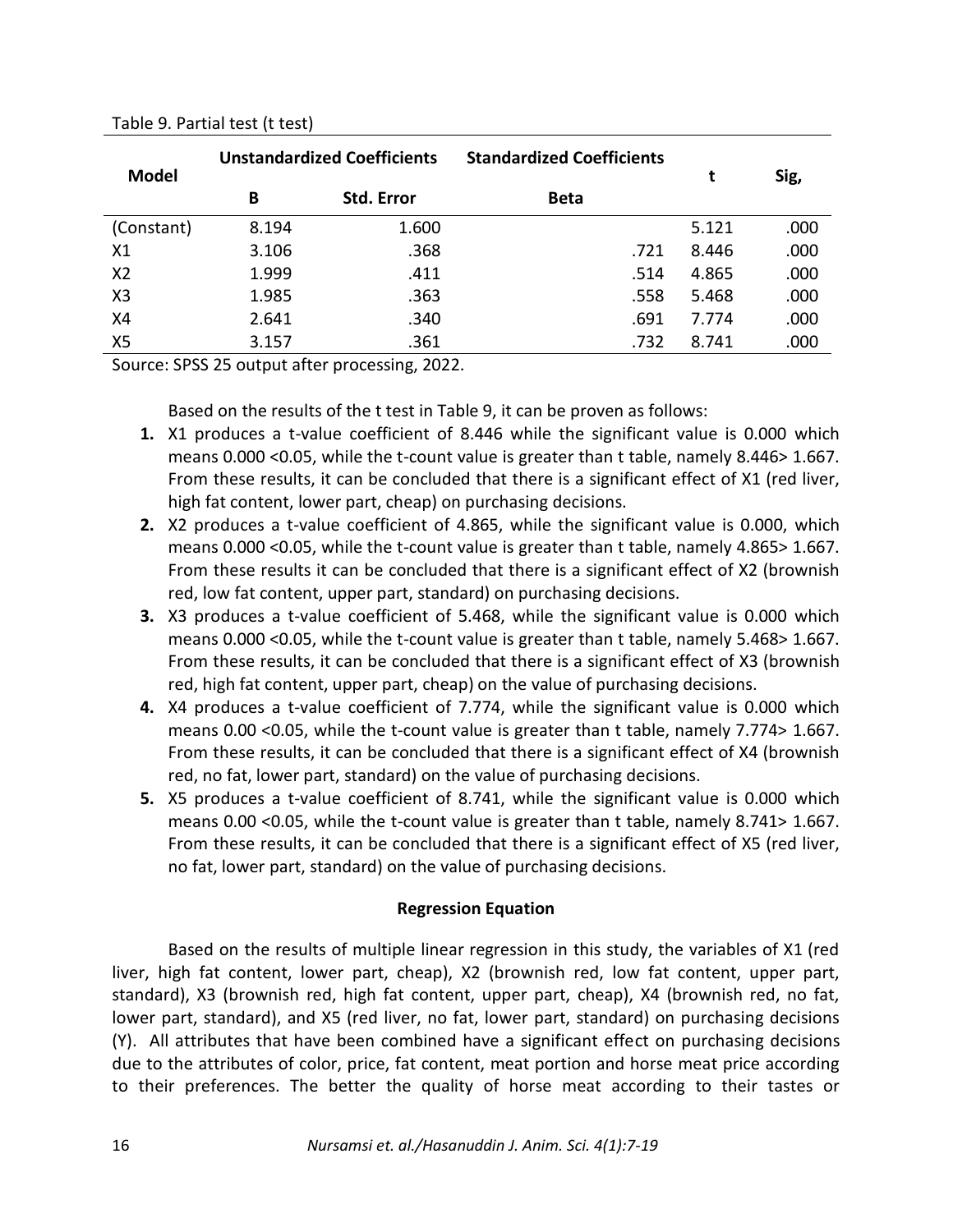preferences both in terms of color, fat content, meat body part, and meat price that they have combined will certainly affect purchasing decisions.

The regression equation model obtained in the form of standard form regression equation is as follows:

 $Y = 8.194 + 3.106X_1 + 1.999X_2 + 1.985X_3 + 2.641X_4 + 3.157X_5 + e$ 

- a) The constant value of 8.194 indicates that if the value of X1 (red liver, high fat content, lower part, cheap), X2 (brownish red, low fat content, upper part, standard), X3 (brownish red, fat content, upper part, cheap), X4 (brownish red, no fat, lower part, standard), and X5 (red liver, no fat, lower part, standard) is constant, then the value of purchasing decisions (Y) is 8.194.
- b) The value of the regression coefficient of the X1 variable is  $\beta$ 1 = 3.106. The positive value indicates that if X1 is in accordance with consumer expectations, it will increase purchasing decisions for horse meat at the Jeneponto Regency Traditional Markets.
- c) The value of regression coefficient of X2 is  $\beta$ 2 = 1.999. This positive value indicates that if X2 is in accordance with consumer expectations, it will increase purchasing decisions for horse meat at the Jeneponto Regency Traditional Markets.
- d) The value of the regression coefficient of the X3 variable is  $\beta$ 3 = 1.985. This positive value indicates that if there is an increase in the attributes of horse meat, it will increase purchasing decisions for horse meat at the Jeneponto Regency Traditional Markets.
- e) The value of the regression coefficient of the X4 variable is β4 = 2.641. This positive value indicates that if X4 is in accordance with consumer expectations, it will increase purchasing decisions for horse meat at the Jeneponto Regency Traditional Markets.
- f) The value of regression coefficient value of X5 variable is  $\beta$ 5 = 3.157. This positive value indicates that if X5 is in accordance with consumer expectations, it will increase purchasing decisions for horse meat at the Jeneponto Traditional Markets.

Based on the research results, it shows that X1 (red liver, high fat content, lower part, cheap), X2 (brownish red, low fat content, upper part, standard), X3 (brownish red, high fat content, upper part, cheap), X4 (brownish red, no fat, lower part, standard), and X5 (red liver, no fat, lower part, standard) have a positive and significant effect on purchasing decisions, from the value of t arithmetic, the value of the regression coefficient on the variable is positive, meaning that there is a positive/unidirectional effect between product quality and purchasing decisions. The results of this study are in line with [16] showing that product quality has a significant positive effect on purchasing decisions because a company is stated to have good quality if it has a positive effect on the company, including increasing sales and improving the company's image in the eyes of the public on the use of the product.

# **CONCLUSIONS**

Based on the results and discussions that have been stated, it can be concluded as follows:

1. Consumer preferences based on the attributes of horse meat that have been combined, there are five most preferred by consumers, namely the third combination (X1 red liver, high fat content, lower part, cheap), the fifth combination (X2 brownish red, low fat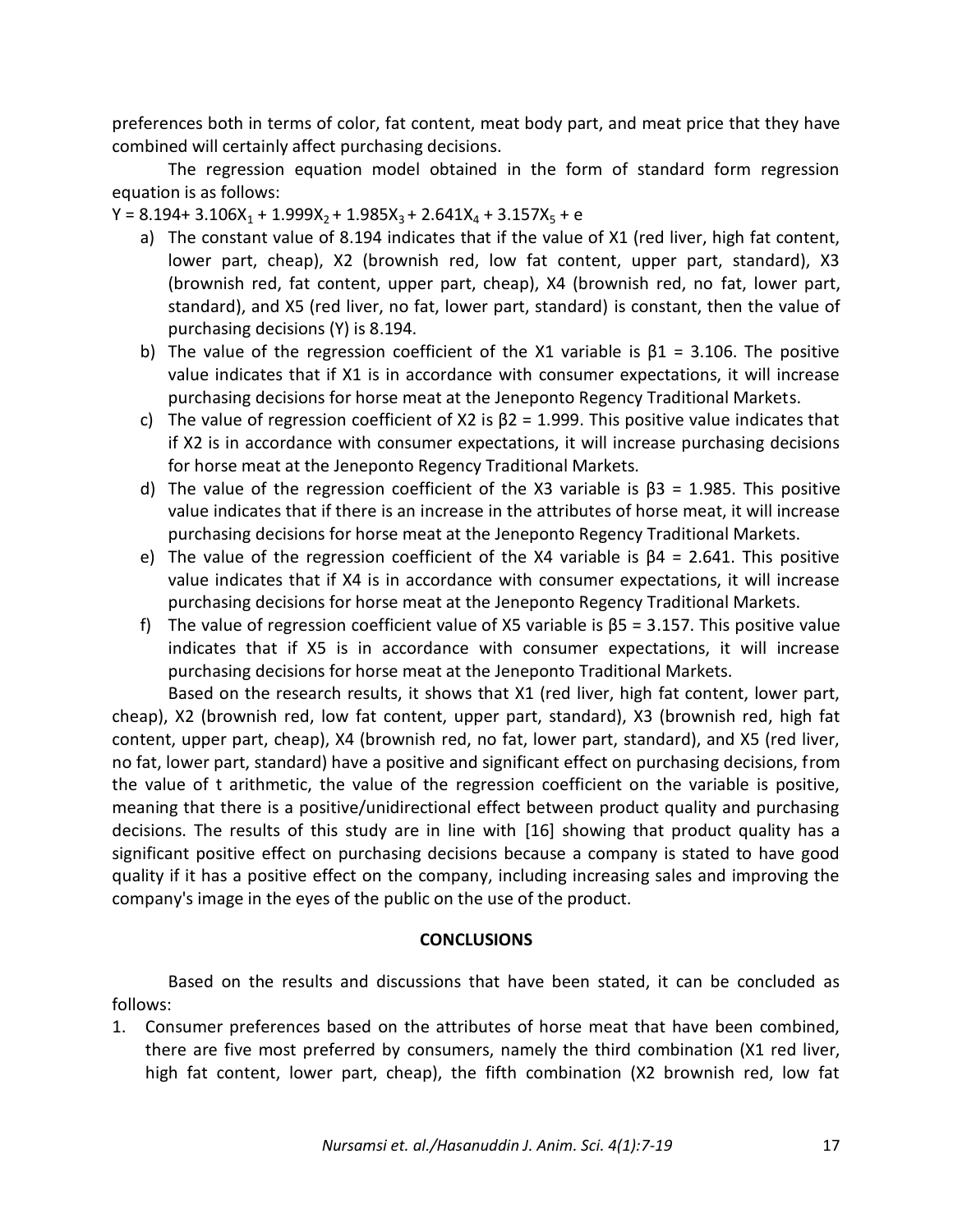content, upper part, standard), the tenth combination (X3 brownish red, high fat content, upper part, cheap), the eleventh combination (X4 brownish red, no fat, lower part, standard), and the thirteenth combination (X5 red liver, no fat, lower part, standard).

2. In terms of influence of consumer preferences in this case the 5 attributes that have been combined on purchasing decisions, they have a significant and positive effect of 73.8% and the F test calculation can be concluded that X1 (red liver, high fat content, lower part, cheap), X2 (brownish red, low fat content, upper part, standard), X3 (brownish red, high fat content, upper part, cheap), X4 (brownish red, no fat, lower part, standard), and X5 (red liver, no fat, lower part, standard) holistically have a simultaneous effect on purchasing decisions.

#### **REFERENCES**

- [1] E. Nugroho, S. Azizah, T. Susilawati, and I. Novianti,**"**Socio-economic Potential of Indonesian Native Cattle in Supporting Meat Self-sufficiency in Indonesia",Livestock Research for Rural Development*,* Vol. 25, no. 11, pp. 1-8, 2013. <http://www.lrrd.org/lrrd25/11/nugr25202.htm>
- [2] H. Mayulu, A. Rahman, and R. Yusuf, "Consumer Preference of Broiler Meat Attributes in Traditional Markets", Hasanudin J. Anim. Sci.,Vol. 1, no. 2, pp. 28-36, 2019.
- [3] P. De Palo, A. Maggiolino, P. Centoducati, and A.Tateo, "Slaughtering age effect on carcass traits and meat quality of italian heavy draught horse foals",Asian-Australas.J. Anim.Sci., Vol. 26, no. 11, pp. 1637–1643, 2013. <https://doi.org/10.5713/ajas.2013.13174>
- [4] I. Sihite, S. Kadarsih, andD. Dwatmadji, "Analysis of Factors Affecting of Horse Meat in Households in Doloksanggul District, Humbang Hasundutan District, North Sumatra", Jurnal Sain Peternakan Indonesia, Vol. 13, no. 3, pp. 303-309, 2018.
- [5] I. Caldwell, and W. A. Bougas, "The early history of Binamu and Bangkala, South Sulawesi", Bijdragen Tot de Taal-, Land- EnVolkenkunde, Vol. 160, no. 4, pp. 456–510, 2004. <http://www.jstor.org/stable/27868163>
- [6] A. M. V. Azuero, and L. F. Gutierrez, "Horse Meat: Production, Consumption, and Nutritional Value", Ces Medicine Veterinariay Zootecnia, Vol. 11, no. 3, pp. 86-103, 2016.
- [7] BPS" Badan Pusat StatistikProvinsi Sulawesi Selatan", Makassar, Sulawesi Selatan, 2018.
- [8] E. J. Nugroho, and I. Simamora, "Faktor–Faktor Yang Mempengaruhi Keputusan Pembelian Daging Sapi Di Pasar Raya I Salatiga", Ziraa'ah Majalah IlmiahPertanian, Vol. 46, no. 2, pp. 134-143, 2021.
- [9] K. Setyowati, A. T. Murti, andF. K. Astuti, "Faktor Pengambilan Keputusan Pembelian Masyarakat terhadap Produk Daging Sapi Segar dan Produk Olahan Di Kota Wisata Batu", Jurnal Ilmiah Fillia Cendekia, Vol. 6, no. 2, 118-129, 2021.
- [10] A. Riana, S. Baba, and S. N. Sirajuddin, "Differences in Characteristics of Farmers who Adopt and Who Do not Adopt a Cattle Business Insurance Program", Hasanudin J. Anim. Sci.,Vol. 1, no. 2, pp. 15-21, 2019.
- [11] T. Putri, "Analisis Preferensi Konsumen terhadap Keputusan Pembelian Abon Ikan Tuna",[Tesis], Sekolah Pascasarjana. Universitas Hasanuddin. Makassar, 2017.